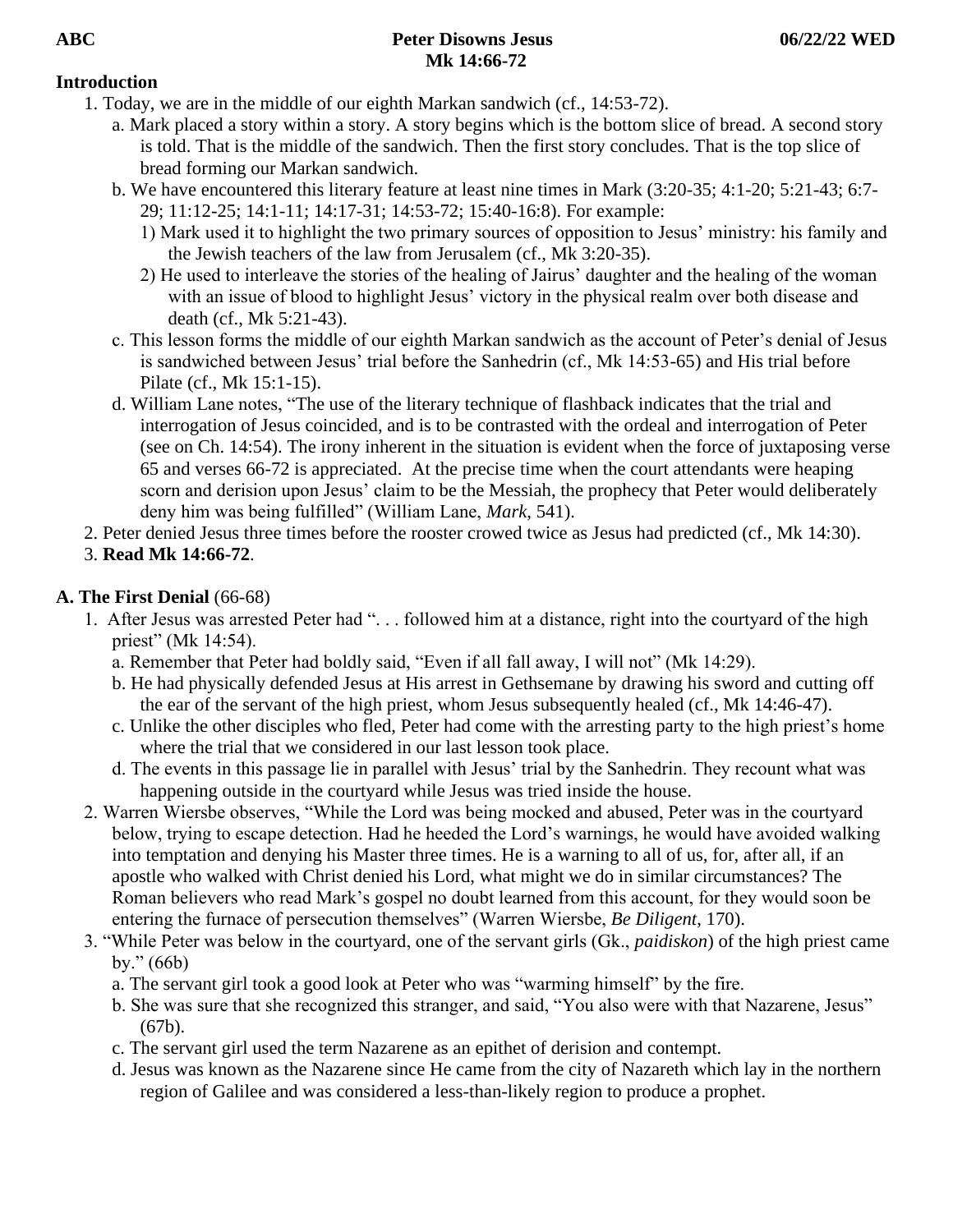- 4. Peter was in a tight spot.
	- a. If he acknowledged that he was a follower of Jesus, he might be arrested with Jesus.
	- b. So, ". . . he denied it" (Gk., *'O de ernesato*). The verb "denied" is in the Greek aorist verb tense which indicates the denial was a single action.
	- c. Not only did Peter deny knowing Jesus he said, "I don't know (Gk., *oute oida*) or understand (Gk*., oute epistamai*) what you're talking about." (68a)
	- d. He compounded his guilt by leaving the warm fire of the courtyard for the dark entryway (68b). He still didn't flee, but he was ready to make his get-a-way if necessary.
	- e. This was Peter's first denial of Jesus.
	- f. Mt 26:71 adds that after this first denial, the cock crowed for the first time. This should have been a warning to Peter which he didn't hear, ignored, or failed to heed.

#### **B. The Second Denial** (69-70a)

- 1. But the servant girl wouldn't give up.
- 2. She saw Peter lurking in the shadows of the doorway and said to the temple guards still warming themselves by the fire, "This fellow is one of them (Gk., *Outos eks auton estin* – This one is of them)" (69).
- 3. I can see her raising her finger to point him out.
- 4. "Again he denied (Gk., *erneito*) it" (70a). This time Mark uses a Greek Imperfect verb indicating this was a continuing denial. It was not a one time slip but a continuing denial.
- 5. This was Peter's second denial of Jesus.

### **C. The Third Denial Brings Reality** (70b-72)

- 1. Now that the servant girl had drawn everyone's attention to Peter, others joined in with her accusation.
- 2. "After a little while, those standing near said to Peter, 'Surely you are one of them, for you are a Galilean'" (70b)
	- a. When Peter had opened his mouth to deny Jesus, he had given away the truth.
	- b. Peter's Galilean accent gave him away like a New York twang in a southern city. You're not from around here are you?
	- c. Jesus had come from the northern region of Galilee. So, logically this stranger with a Galilean accent must have come with Him. It only made sense.
- 3. Peter responded even more vehemently this third time.
	- a. "He began to call down curses (Gk., *anathematizein*) and swore (Gk., *omnunai*)" and made a strong declaration of denial: "I don't know this man (Gk., *Ouk oida ton anthropon touton*)" (71).
		- 1) Three denials was a complete, superlative denial of Jesus.
		- 2) Lane states, "The statement that he began to invoke a curse is intentionally left without an object in the Greek text to denote both that he cursed himself if he is lying and those present if they insist on asserting that he is a disciple" (Lane, 542-43).
		- 3) Peter declared their words were anathema (Gk., *anathematizein*)—lies!
		- 4) He took an oath to support his denial. Remember Jesus' words in Mt 5:34-37 about oaths: ". . . do not swear an oath at all . . . All you need to say is simply 'Yes' or 'No'; anything beyond this comes from the evil one" (Mt 5:34,37).
	- b. This denial was a reversal of his earlier declaration regarding his knowledge of Jesus.
		- 1) At the highpoint of Mark's gospel, Peter had correctly identified Jesus when Jesus asked him, "Who do you say I am?" and Peter correctly replied, "You are the Messiah" (Mk 8:29).
		- 2) This third denial was a strong reversal of Peter's previous confession of faith about Jesus.
	- c. Daniel Akin notes, "Peter failed the Lord three times in the garden of Gethsemane (vv. 37-42). Now he fails Him three times in the courtyard of the high priest. Initially, he failed Him by sleeping when he should have been praying. Now he fails Him by denying Him when he should have confessed Him. The rock named Peter crumbles and is pulverized under the pressure" (Daniel Akin, *Exalting Jesus in Mark*, 342).